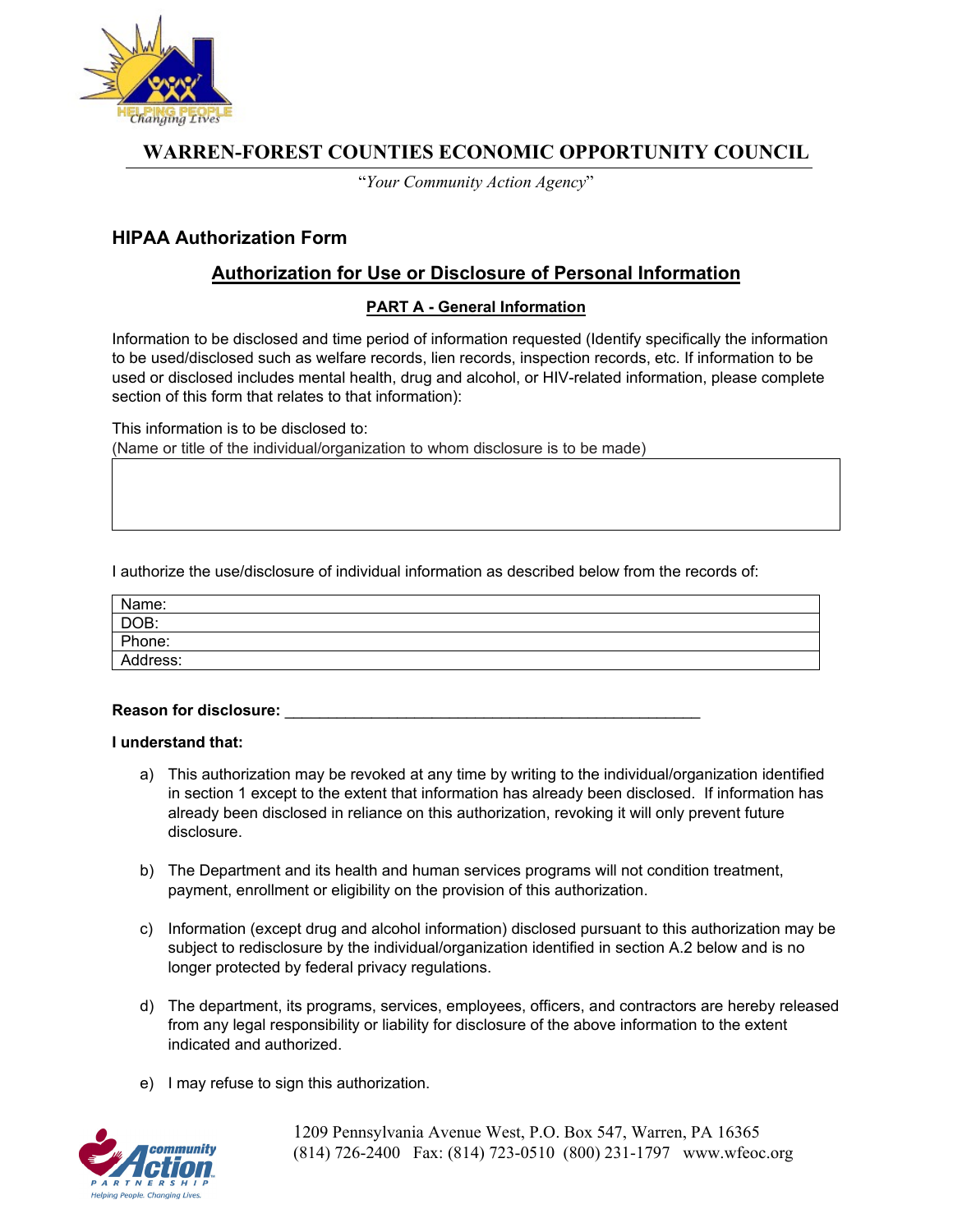

# **WARREN-FOREST COUNTIES ECONOMIC OPPORTUNITY COUNCIL**

"*Your Community Action Agency*"

**This authorization expires as indicated:** 

Once Acted Upon:

Other (specify date or event)

### **PART B - Special Categories of Medical Information**

### **B1. Drug and Alcohol Information**

If my medical record includes drug and alcohol information, I want to send that information to the individual/organization identified in Part A of this form.

Yes No or Not Applicable

This information will be disclosed from records protected by Federal Confidentiality rules (42 CFR Part 2). The Federal rules prohibit the individual/organization identified in Part A of this form from making any further disclosure of this information unless further disclosure is expressly permitted by the written consent of the

person to whom it pertains or as otherwise permitted by 42 CFR Part 2. A general authorization for the release of medical or other information is NOT sufficient for this purpose. The Federal rules restrict any use of the information to criminally investigate or prosecute any alcohol or drug abuse patient.

### **B2. Mental Health Information**

If my medical record includes mental health information, I want to send that information to the individual/organization identified in Part A of this form.

Yes No or Not Applicable

### **B3. HIV/AIDS Information**

If my medical record includes HIV/Aids information, I want to send that information to the individual/organization identified in Part A of this form.

Yes No or Not Applicable

This information will be disclosed from records protected by Pennsylvania law. Pennsylvania law prohibits further disclosures of this information unless further disclosure is expressly permitted by the written consent of the person to whom it pertains or is authorized by the Confidentiality of HIV-Related



 1209 Pennsylvania Avenue West, P.O. Box 547, Warren, PA 16365 (814) 726-2400 Fax: (814) 723-0510 (800) 231-1797 www.wfeoc.org